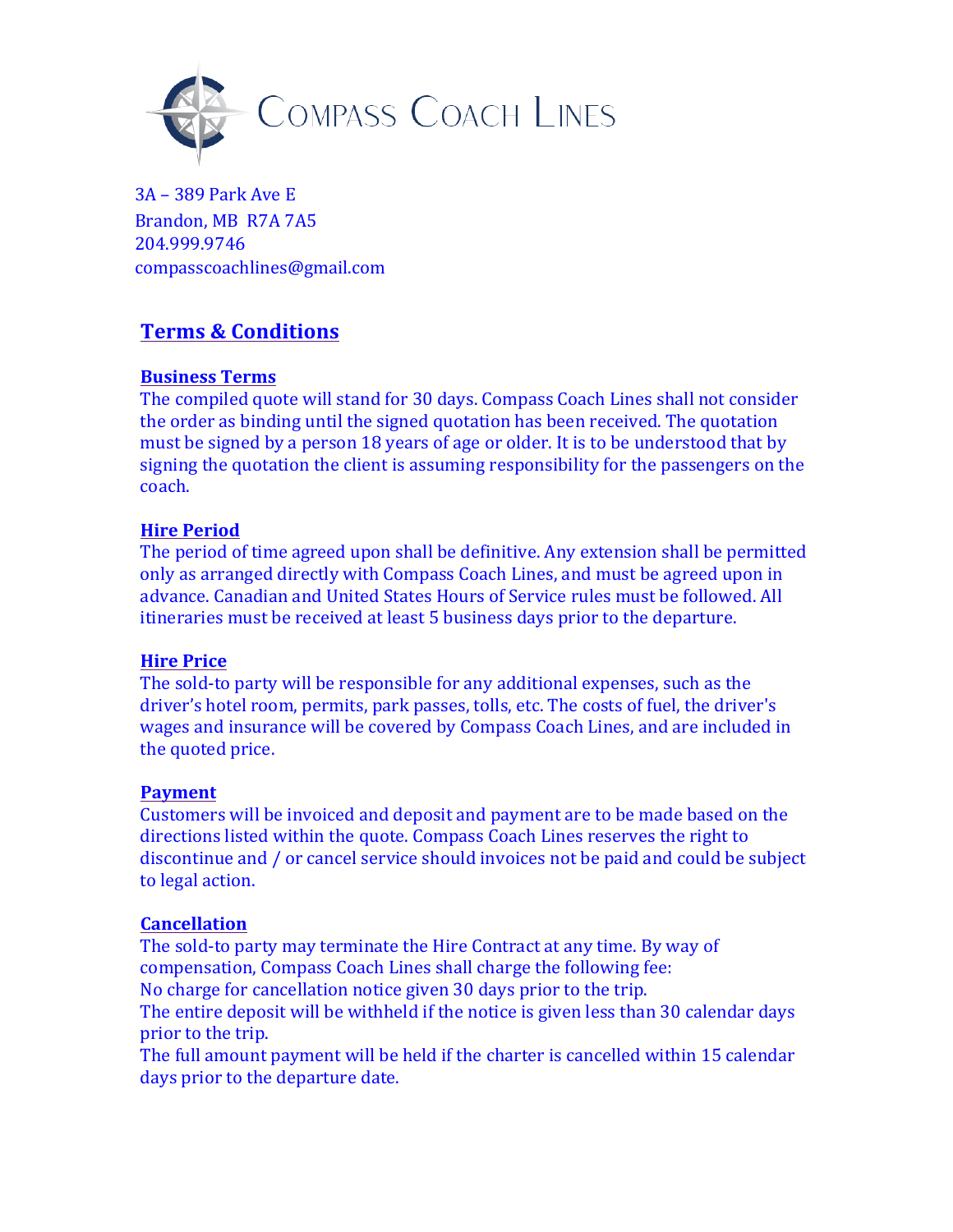

#### **Performance**

The extent of the services rendered is specified in the Hire Contract. If a given coach is unavailable, Compass Coach Lines reserves the right to provide another coach instead, or to order a coach from another company. We will do our very best to ensure Compass Coach Lines is able to perform the charter service.

#### **Break Downs**

Compass Coach Lines operates well-maintained equipment that undergoes regular safety inspections and services. Due to the fact that equipment is mechanical, breakdowns can occur.

If a mechanical breakdown occurs where the coach is unable to continue without repairs, Compass Coach Lines will plan a course of action. If the driver can diagnose the problem, management will decide either to repair the coach or hire another coach, if one is available, at the expense of Compass Coach Lines. If the driver cannot diagnose the problem then a local heavy-duty mechanic will be called to do so. A plan of action will then be made by Compass Coach Lines.

If any non-essential equipment shall break down, the trip will be completed without them. Non-essential equipment are items such as video equipment, PA system, air conditioning and washroom.

Parts are not always readily available so repairs cannot always be made on the road. Although breakdowns may inconvenience you during your trip, refunds are not issued. Compass Coach Lines will have a network of garages and mechanics that they will contact should a roadside breakdown occur. Compass Coach Lines will have contingency plans to ensure the safe and timely arrival of your group. We will not jeopardize the safety of our passengers or employees and will make determinations on a course of action with that in mind.

## **Inclement Weather**

Compass Coach Lines will make every effort to ensure your group arrives at their destination safely and in a timely matter. We will not however allow the motor coach to travel on a highway that is closed. The decision to cancel a trip will be determined by reviewing all of the most current and relevant information available, including highway reports and information from the destination among other factors. We will maintain constant communication with the customer to ensure we are open and honest and everyone is up to speed. We also reserve the right for the driver to decide to delay or cancel the trip based on road conditions. Your safety is of the utmost importance to Compass Coach Lines.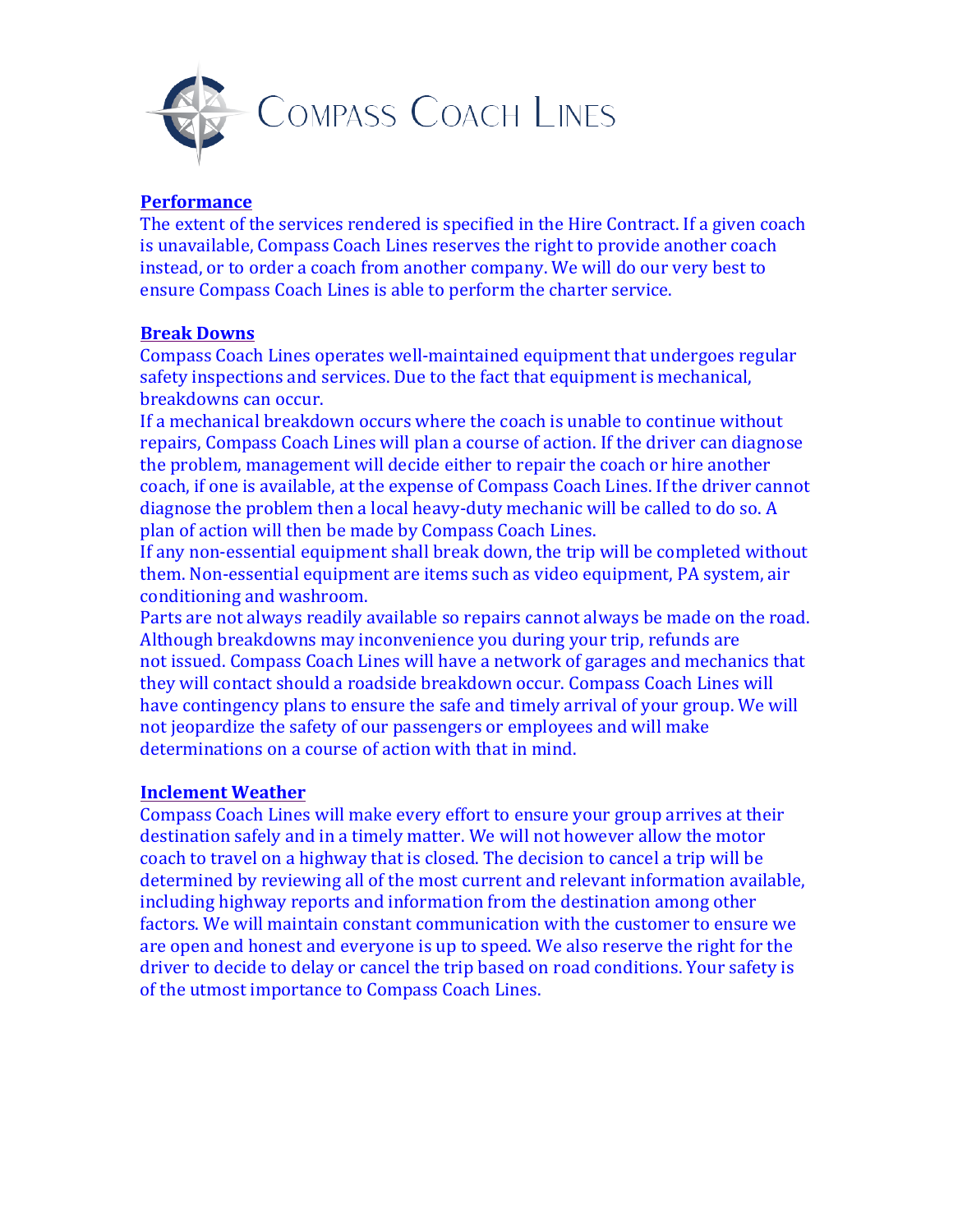

# **Drivers/Operating Hours**

Our drivers strictly observe the legally required operating hours and resting periods.

For their own safety, drivers must observe Canadian, Hours of Service Rules, and also the US, when applicable.

# **Hours of Service Rules - Canada**

 $Day = 24$  hour period designated by the carrier "Core"  $Rest = 8$  consecutive hours of rest

Work shift = time between 2 Core rest periods

## **Driver May Not Exceed:**

13 hours driving/14 hours on-duty in a DAY

13 hours driving/14 hours on-duty, or 16 total elapsed hours from end of one CORE rest to beginning of next CORE rest

## **Mandatory Rest**

Minimum 10 hours in a DAY

At least 8 hours must be consecutive, but need not fall completely within the DAY. May cross over midnight

Remaining 2 hours must be taken in minimum 30-minute blocks no later than after the 8th hour of driving

# **Hours of Service Rules - USA**

10 hour Driving Limit (May drive a max of 10 hours after 8 consecutive hours off duty, and must take a 30 minute break after the 8th hour of driving.)

15 hour ON-Duty Limit (May not drive after having been on duty for 15 hours, following 8 consecutive hours off duty. Off duty time is not included in the 15 hour period)

 $60/70$  hour on Duty Limit (May not drive after  $60/70$  hours on duty in  $7/8$ ) consecutive days)

Sleeper Berth (drivers using a sleeper berth must take at least 8 hours in the sleeper, and may split the sleeper time into 2 periods providing neither is less that 2 hours)

## **Customs**

The sold-to party must fax a list of passenger names, birthdates, destination and reason for visit to the US customs, at least 48 hours prior to departure date. Compass Coach Lines is available to help with this process to ensure all necessary procedures are followed to allow for a smooth process at a Port of Entry.